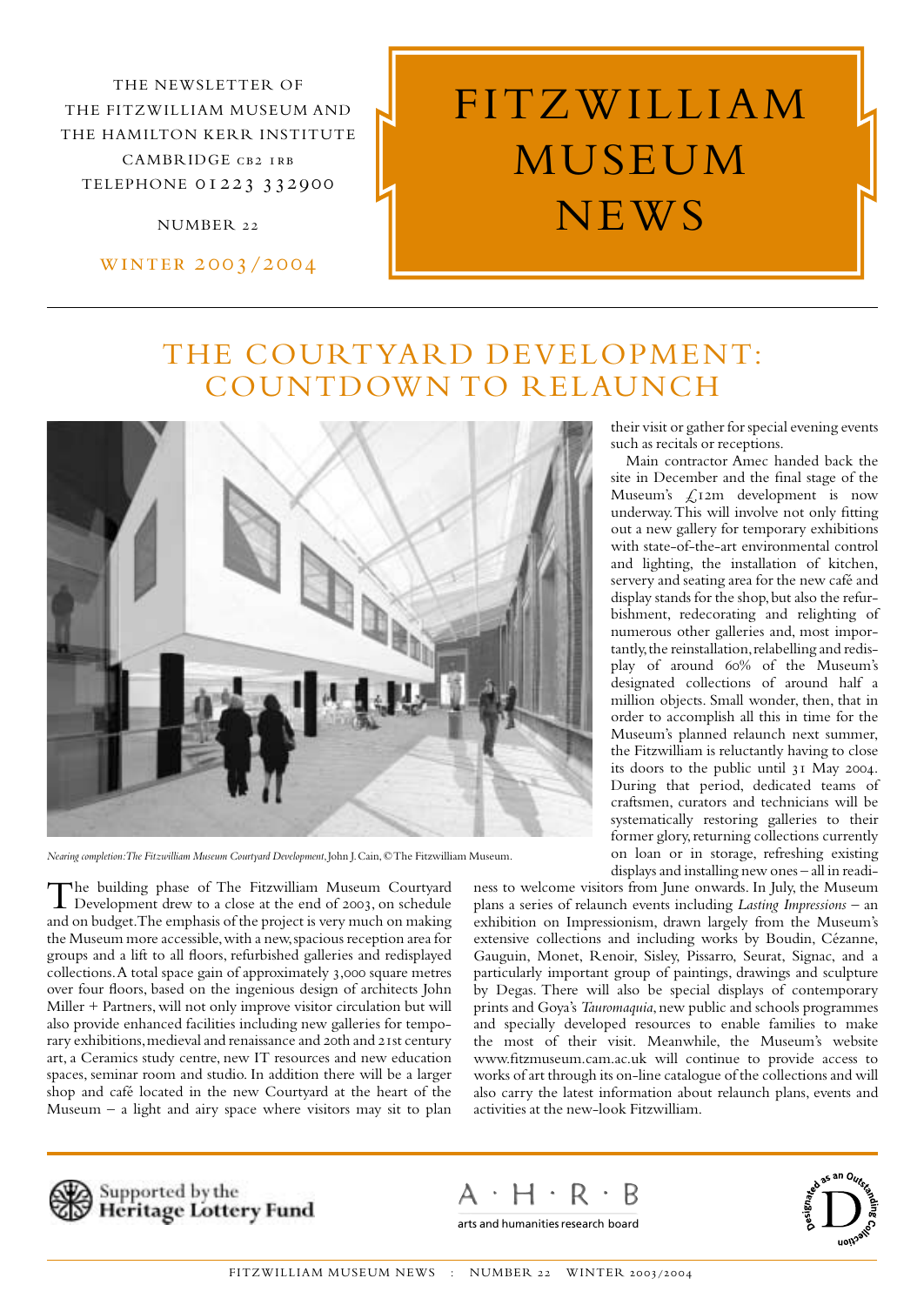# FROM THE DIRECTOR

At five o'clock sharp on the afternoon of Sunday, 21st December the door of the Founder's Building closed as usual behind the last of the visitors as they made their way out on to the portico, down the steps and through the gates on to Trumpington Street. With their usual care and attention to detail, the staff on duty went through the familiar routine of securing the building for the night, as it happened the longest night of the year, an appropriate metaphor perhaps for the period of extended closure it ushered in. It will be five months before that door opens again to admit visitors; in the meantime the galleries will remain closed while we complete the most extensive renovation in the history of the museum.The decision to close was a difficult one to take, knowing just how many people come to the museum,many on a regular basis,to derive pleasure from the objects on display and to participate in its activities.But as we reviewed the list of works to be carried out over the next few months, from refitting and relighting the entrance hall to rehanging all of the galleries on the upper floor and re-installing the majority of those on the lower floor, it became painfully obvious that it would be impossible to accommodate visitors satisfactorily and safely.And although we shall try to maintain access by appointment to the curatorial departments, their staff will be working flat out behind closed doors to reinstall the displays and to reorganise the reserves and study areas in the museum. Small wonder that we have to remind ourselves from time to time why we are going through a period of such disruption and what differences it is going to make.

❖

From June you will be our judges, from your first steps into the museum onwards.As before,you will have a choice between two entrances, but whichever one you choose, you will be aware of the changes; appropriately more subtle in the case of the Founder's Building, where a new reception desk in the centre of the entrance hall, between the stairs and facing the door, will replace the existing counters and coat racks, with their distinctly improvised appearance. More dramatically at the newly canopied southern entrance,to which all tour groups and parties of visitors will be directed, there will be an entirely new reception area, designed to provide far more adequate facilities for large numbers of people.From there it is only a few paces into the Courtyard which on the ground floor joins the Armoury at one end of the building to the Korean Gallery at the other and provides access by lift and stairs to all other levels.Our cover illustration gives an impression only of the new space which has been created,but as I have discovered during the past few weeks as the new building has begun to emerge from the final stages of construction,there is no substitute for walking around it to experience with a mounting sense of excitement the effectiveness of the changes it has brought about.As you will see, John Miller + Partners have succeeded brilliantly in creating a building within the existing perimeter which combines elegance with amenity. Even at this stage, before the racks are filled with postcards in the new shop and the scent of freshly brewed coffee wafts from the servery, it is easy to sense the contribution this entire area will make to the pleasure of visiting the museum.

#### ❖

In a host of different ways it also opens fresh possibilities for the museum in the twenty-first century. Although our Education Department takes great pride in its gallery-based activities, the Courtyard provides a suite of rooms downstairs for lectures and classes, studio sessions and school groups with their back-packs

and packed lunches.With the new entrance comes greater flexibility in the use we make of the building;imagine coming to an evening class afterhours,or a special event at which refreshments can be served in the Courtyard.What about meeting friends for brunch on Sundays, when the museum will open two hours earlier than before, at 12 noon? The Reference Library, adjacent to the Courtyard,will be more accessible than it has been in the past and its resources will be complemented by electronic access to information about the collections, available on monitors in the Islamic Gallery nearby.

❖

Which brings me to the heart of the matter.From the outset the aim of the entire Courtyard Development has been to improve access both physically and intellectually to the collections. By extension it has enabled us to look critically at existing installations and to begin that process of refreshment and renewal which keeps an institution like this alive. Take the Glaisher Gallery for instance. It runs the length of the Courtyard, its windows overlooking it.It also contains one of the finest collections of English pottery and porcelain, together with examples of Delftware,anywhere in the country.For decades its ill-lit and overcrowded cases have made no concessions to the nonspecialist visitor who might want to know something about the technology of pottery-making or the influence of Dutch blueand-white wares on English manufacturers.Spectacular though its contents were, it provided a classic example of the old takeit-or-leave-it approach to museum displays to which the specialist brought his or her own fund of knowledge and everyone else was left in the dark.Thanks to a grant from the Wolfson Foundation, the cases are being reconfigured and rebuilt,allowing us to introduce a new display of Arts and Crafts products into their midst.The new Rothschild Gallery, off the Armoury, is another new installation in which a wide range of medieval artefacts will be shown; illuminated manuscripts, ivories, glass, silver and textiles, coins and medals and portrait miniatures,all carefully selected to give a vivid impression of life in the Middle Ages, with its rich combination of religious and secular culture. A final instance; the Adeane Gallery on the upper floor, completely transformed by Miller + Partners to provide a gallery for the arts of the twentieth century; white walls punctuated by large vitrines to show ceramics and glass, sculpture and other three-dimensional objects.

#### ❖

With a museum the size of ours, there will always be something more to be done.When we open in June the former twentiethcentury gallery in the 1966 extension will remain closed until we can find a sponsor willing to return it to its original appearance. This is likely to be an expensive project, for it entails removing false walls and air-handling units which have been installed behind them, but the opportunity to restore the integrity of the space, and to fill it with the art of the period in which it was designed, is one we must not miss.

Next autumn we hope to begin the renovation of the Egyptian galleries (see page  $\zeta$ ) as the process of renewal continues. But in the meantime the efforts of everyone behind the closed door will be concentrated on next summer and the reopening of the entire museum.At this stage, all I can promise is that it will be worth the wait.

❖

*Duncan Robinson*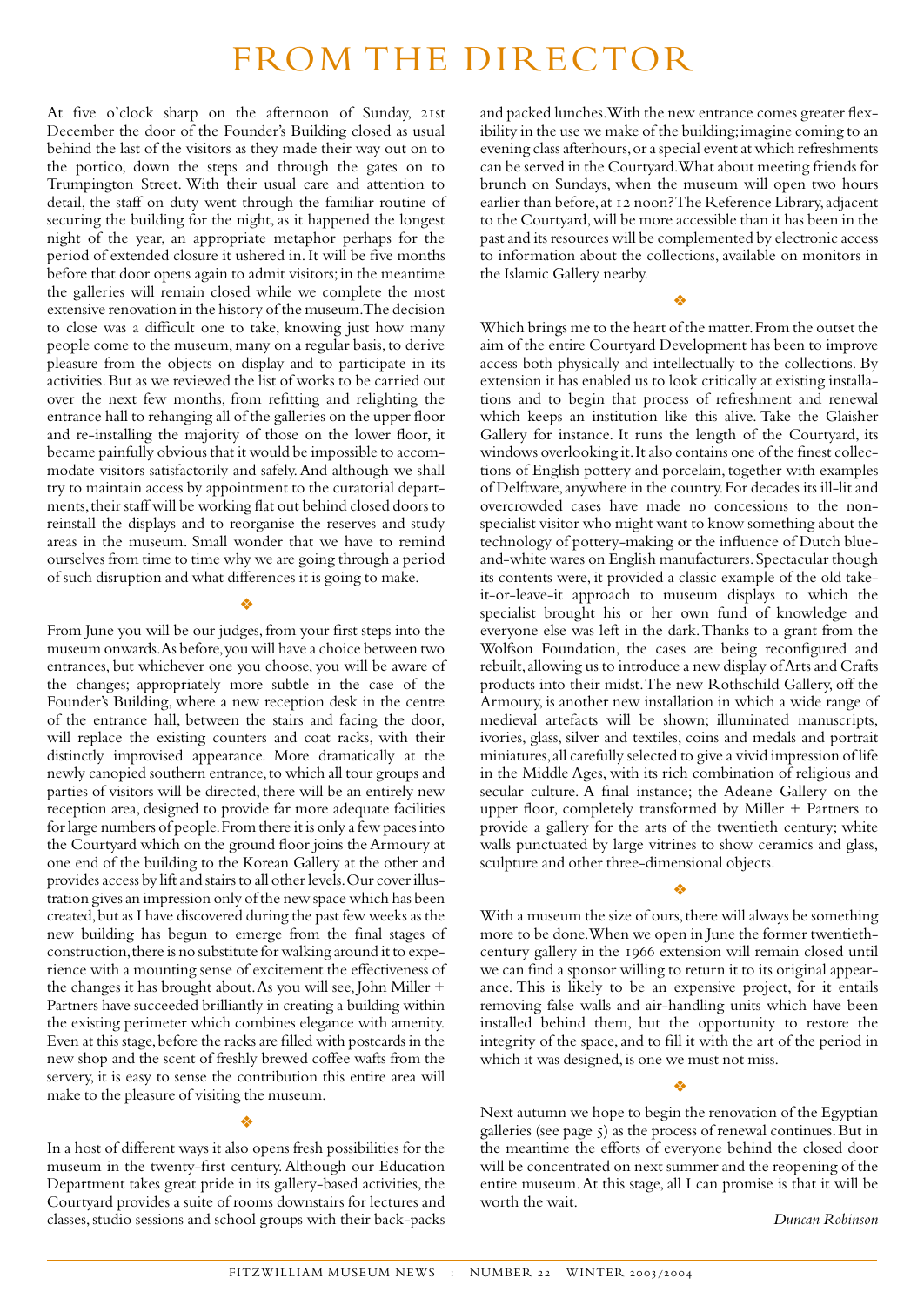### ART INTO LITERACY

### *Frances Sword,Head of Education,writes about an inspirational course with a remarkable outcome*

Words we hear, words we speak and words we read create an ongoing pictureshow for our inner eye.Words and pictures fit together and are a couple hard to prize apart. If we reverse the situation, if we focus on a picture and listen to the inner dialogue it stimulates, in that process is the core of an important new stream of activity now taking place in the galleries of The Fitzwilliam Museum.

For many years people of all ages have written at the Museum; poetry and prose, dramas and descriptions have flowed from the pens of children and adults alike. All the staff who have worked in these writing sessions have noticed

energy and a new found confidence of verbal expression is created when people work together and focus on a painting.

Last year, for the first time, we extended this work to adults enrolled on Basic Skills courses. Working in collaboration with the Cambridge Regional College Academy for Basic Education, the education staff of the Museum ran a pilot course lasting five weeks. During each session we concentrated on two



Inspired by art:(from left,holding copies of their book) Sue Goodjohn,Virginia Divall,Jayne Brown and Gill Metcalfe, participants on the first Basic Skills course, with (centre) Sue Street, Permanent Secretary at the Department for Culture, Media and Sport.

time and again that a particular type of orthree paintings which stimulated an aspect transformed and extended. We will be able to of writing such as description or narrative, which form the core of the adult literacy curriculum.Writing, started in the galleries and completed at home, astounded the participants and staff in its immediacy, concentration and style. As one participant said having just read her piece of writing aloud,"I didn't know I could do that".Any of us could have said the same.The pilot course was such a revelation we could not let the

results stay hidden and so, with generous support from Fitzwilliam Museum Enterprises, the writing has been published in a book:*Art into Literacy.*This significant achievement was marked on 18 November when Sue Street, Permanent Secretary at the Department for Culture, Media and Sport, visited the Museum to present the book to its authors.

Our second Basic Skills course is now underway. This time we have extended the course to ten sessions and we are experimenting with different teaching approaches. When the Museum relaunches in summer 2004 and we have the use of our new education rooms,work such as this will be

move smoothly from the stimulation of the galleries to a quiet and private space where people can develop their ideas and receive teaching away from the public gaze.The new building will be more than bricks and mortar: these new spaces will create new opportunities and new experiences. The space will be active, allowing new pathways to the Museum's collections to be created for the whole community.

## FRENCH IMPRESSIONISM AT THE FITZWILLIAM MUSEUM

On Tuesday December, Cambridge University Press Bookshop hosted the launch of the latest publication in the Fitzwilliam Museum handbook series:*French Impressionists* by Jane Munro, Senior Assistant Keeper of Paintings,Drawings and Prints.

This book presents a selection of paintings and drawings by French Impressionist painters in the Museum, including works by Monet, Pissarro, Sisley, Renoir, Gauguin, Seurat, Boudin, Cézanne and Signac and a splendid group of works by Degas. Of these, some are acknowledged masterpieces; others are published here for the first time. The introduction gives a lively account of what an 'Impressionist' painter was, and came to mean, explaining how these works came to be in Cambridge collections against the background of the growing popularity of Impressionist paintings in Britain.

The specific strengths of The Fitzwilliam Museum's collection of Impressionist works are due in part to the personal preferences of those collectors who have given or bequeathed works, but also to the cumulative

acquisition of chronologically or thematically-related works.Notable in this last respect



are pairs of paintings which show Pissarro's extraordinary skill as a painter of snow, Monet's as a painter of sea, and contrasting views of Brittany by Renoir and Monet, both painted in 1886, the year which saw the last group exhibition of the Impressionists. A range of new acquisitions and relatively little known works by familiar artists aim to invite the reader to look afresh at their work.

*Lasting Impressions* – an exhibition of Impressionist paintings, drawings, prints and sculpture – will mark the relaunch of the Museum in July 2004 after major refurbishment.It will assemble and present together to the public for the first time the Museum's entire collection of Impressionist works and will be accompanied by a series of gallery talks and evening lectures.While the book is not a catalogue for the exhibition, it does cover the majority of the works that will be included and as the Museum will be closed until 31 May for the refurbishment of galleries and reinstallation of collections, this book is an ideal way to view these works until the exhibition opens in July.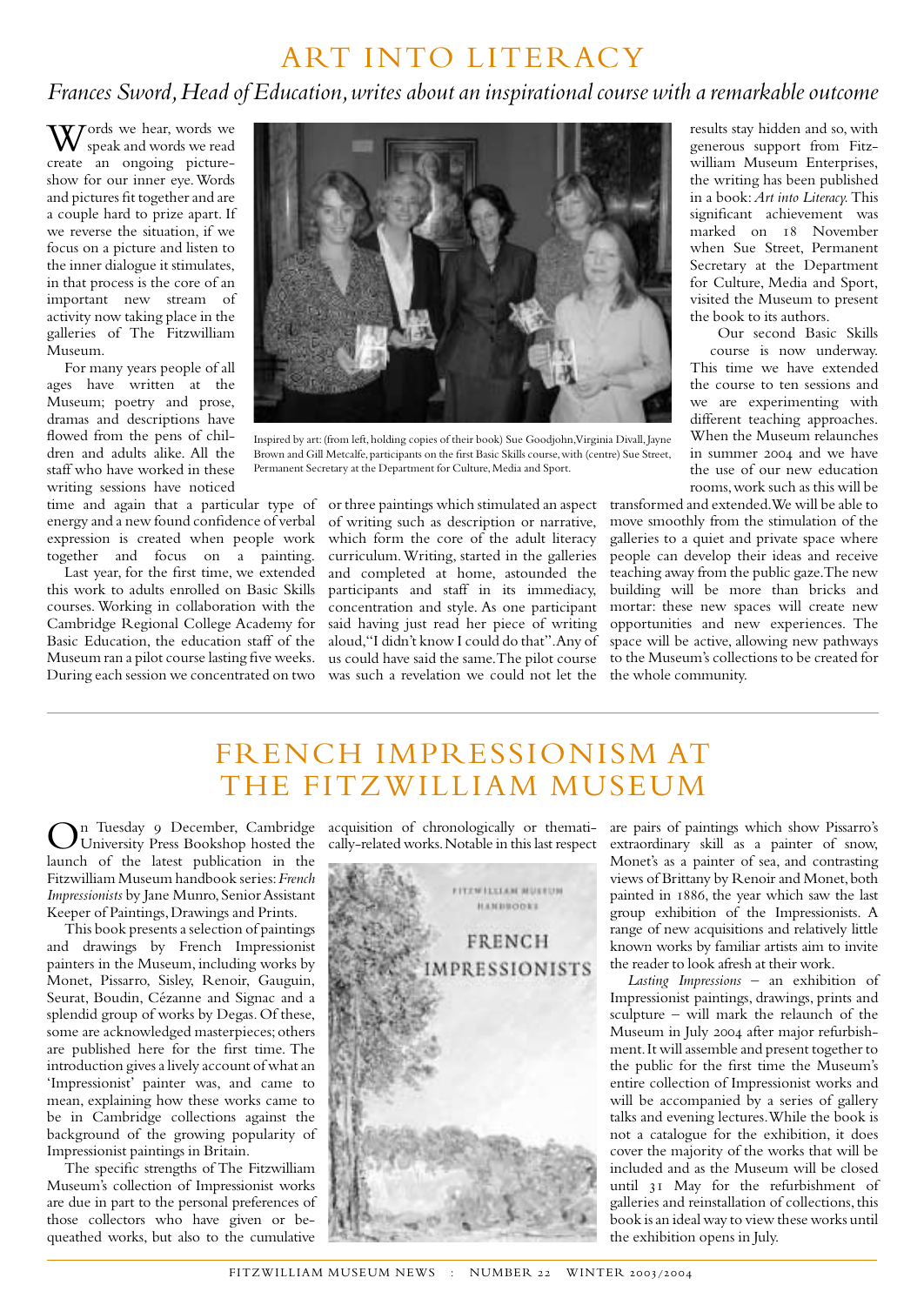### LEONARD GRAY  $27$  April  $1912 - 30$  June 2003



Photo:Dusha Bateson

"Well", said Leonard Gray in the Spring of 1977," when you need help – actually printing – let me know". He was just about to retire, after over 50 years, from the Cambridge University Press. Taken on in 1926 as a 14 year old apprentice, he had risen to the position of Works Director. He was the "great man" to whom the University Printer, Brooke Crutchley, had sent me when the rollers of my press had deteriorated so much that they no longer inked properly. Leonard Gray took every problem, cycled up Shaftesbury Road in my unsmart bicycle basket, firmly in hand. He was to become, for the next quarter of a century, the greatest volunteer worker the Museum has probably ever known.

When, in  $1973$ , Michael came to the Fitzwilliam as Director, he allowed me to bring a printing press, an  $1873$  miniature Albion. To this the Friends of the Fitzwilliam added, in the summer of  $1975.2$ Crown Folio Arab treadle platten once belonging to the Printing House of Stanbrook Abbey in Worcestershire whose nuns had produced so much for Sydney Cockerell, the most celebrated former Director of the Museum. With these presses I produced posters, fliers and announcements – things for which the Museum had no funds. I struggled. The task was almost impossible, and everything looked sadly amateur or even crude.

Len's proposal had been made.Yet who would take seriously an offer of hard slog from one of the most prestigious typographers of his generation? I was foolishly diffident.Leonard Gray had worked at the Cambridge University Press with Walter Lewis and Stanley Morison. They became a triumvirate of mutual admiration and

dependence. Morison used to scribble lay-outs on scraps of paper saying "Give this to Gray; he'll get the spacing right." Gray was particularly brilliant with Biblical and Liturgical works. Having served in the Royal Air Force during the  $1939-45$  war, he had taken the opportunity of a university bursary when demobilised, and gone to Durham to read Theology. Back at the University Press an increasing number of their Church publications came his way. His spacing, type size and page divisions so delighted Morison that ultimately, in 1953, he was given responsibility for the setting and lay-out of the Queen's Coronation Service. I was in awe of him.

Fate, however, forced matters. Setting posters, programmes and tickets for recitals given *gratis* to raise money for the repair of the Fitzwilliam collection of music manuscripts, a crisis arose.An artist, at only two weeks' notice, had to cancel and, although the magnificent Elizabeth Harwood stepped into the breach, all the printed material had to be redone instantly. I 'phoned Len Gray. He came at once. We worked frantically for three days and, miraculously, everything was completed by Friday afternoon. "Well", said the great compositor "there's plenty more to do. I shall come on Monday, but only for the morning". Thereafter he came every weekday morning until, I believe, about a month before he died. He would be there between  $8.30$  and  $9.00$ am; work; go for lunch to Churchill College where he was a happy Honorary Fellow;then return home to his lovely wife, Gladys, for the rest of the day. Gladys, a taylor by profession, had such a sense of enduring style and of the quality of cloth that Len always looked immensely smart in his suits, and frequently complained that nothing ever wore out or became unfashionable.Gladys died in August last year:they had been married for 62 years. They were a devoted, striking couple and although my family, among many, were sad that the Grays never had children, our two youngest benefited from supplementary grandparental indulgence, taken out as they so often were to buy fancy buns at Fitzbillies.

As time went on we got through the Museum printing requirements much more rapidly.There was opportunity to design, for a fee, work for outsiders. All profits went into the Friends of the Fitzwilliam's account.Most important was work for King's College – the termly calendars for the Chapel Services, as well as circulars for Choral Trials, special service sheets for Memorials, and the Christmas Eve Services.We printed booklets for Sir John Plumb – recording the annual Cricket Match between Christ's College and the staff at Althorp; several special lectures; and a poem written to Baroness Elie de Rothschild by one of her favourite grand-children. Through Lens's connections at Churchill College came a pamphlet on the history of Kurt Haan and the foundation of Gordonstoun. For me it was a steep learning curve; for Len it was a continuation of real life.

Len was good to work with. He had a dry, waspish sense of humour and no pomposity. In  $1988$ , believing him to be  $75$  the Museum arranged a small exhibition outside the Charrington Print Room, to display some of the printing achieved or designed by the Friends' Press. Asked to suggest a title he said, turning on his heel, "Some pickle!" – and was subsequently a little shocked to see the title in print. Moveover, at the opening party, Gladys revealed that the dates were wrong: Len had reached 75 a whole year earlier. That means that when Michael retired in and our family left Cambridge, Len was 78. The Stanbrook Abbey Crown Folio Platten and Len Gray remained, and the good work continued unabated. Few can have had such a productive retirement as Len Gray, and the Friends of the Fitzwilliam, on whose Committee he enjoyed sitting for so many years, owe him much.

> Pat Jaffé **November**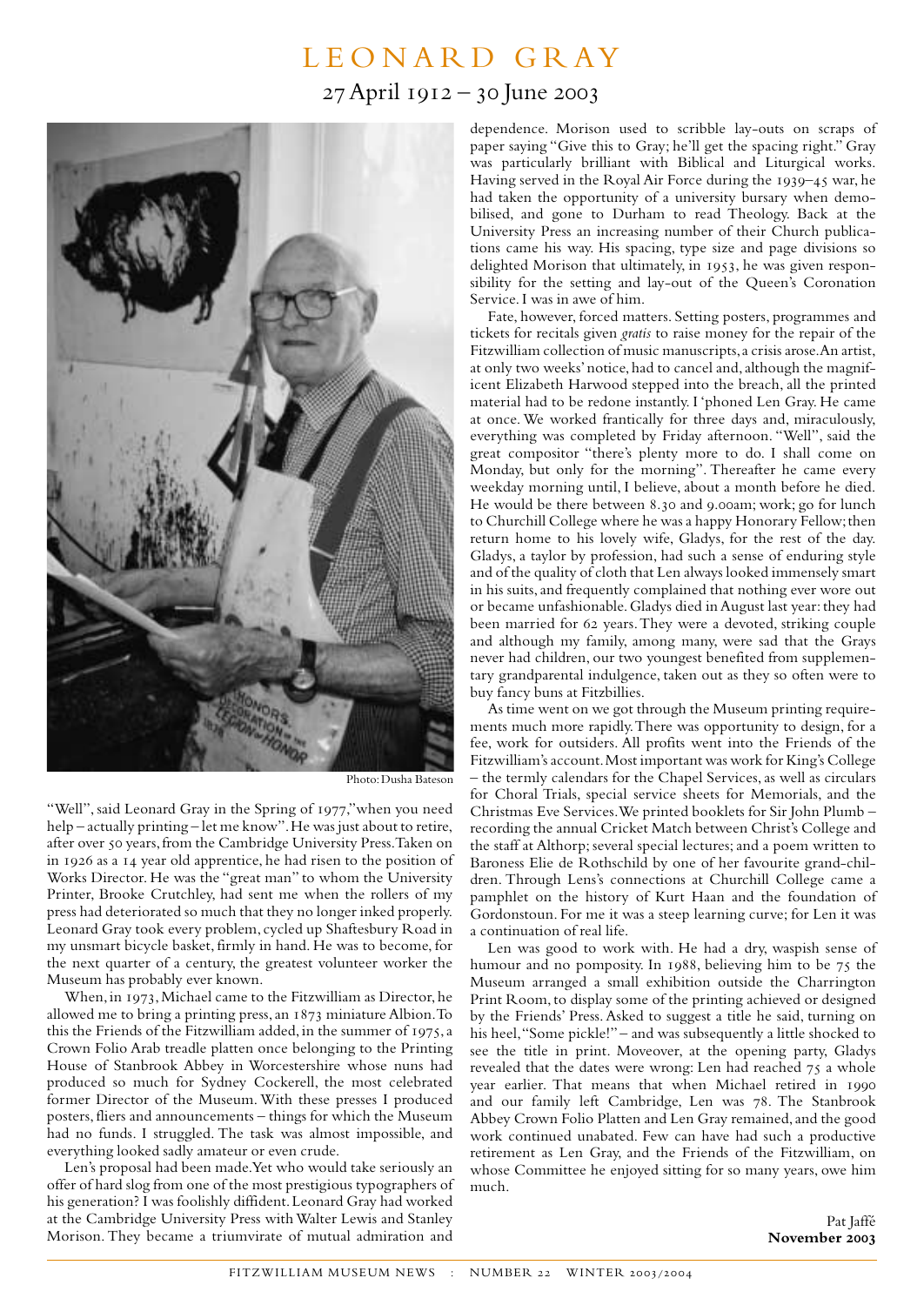#### REFURBISHING THE EGYPTIAN GALLERIES

The Courtyard Development complete, the Museum is now embarking on a major project to conserve and display its worldclass Egyptian antiquities for the 21st century and beyond.

This important and remarkably comprehensive collection spans the full range of Egyptian history, from the earliest traces of civilisation in the Nile Valley through the Dynastic,Classical,Christian and Islamic periods. It offers an exciting opportunity to chart and explain the development of Egyptian civilisation through time.The Egyptian Galleries are extremely popular with visitors from the UK and abroad and are heavily used by school groups, the local community, and all who share a fascination for ancient Egypt.The collections, acquired through excavation, bequest and purchase, are also used extensively for research and teaching.

The current displays present a wide range of objects, from painted wooden coffins to linen tunics, pottery and glass, graffiti and sculpture in stone, bronze, wood and terracotta. Such objects could illuminate many aspects of Egyptian life, from religion and politics to food, technology and writing but the current layout of the galleries does not allow the Museum to maximise their potential impact.

An ambitious  $\mathcal{L}$ 1.25 million project to improve display and interpretation during  $2004/\text{s}$  will ensure the collection is preserved and presented in optimum conditions for the benefit of present and future visitors through a major conservation programme, complete renewal of the display cases and enhanced information provision.

Conservation is a major element of the project, enabling us to halt the deterioration of vulnerable material. Detailed study of the objects will also enable us to advance our understanding of ancient materials and technologies. New display units, with appropriate environmental conditions and purpose-built mounts,will enable us to put more objects on display than ever before.

New information provision will consist of clear information panels and labels complemented by electronic information.

The new arrangement of the galleries will be thematic rather than strictly chronological, with greater emphasis on context and function.Extra gallery space will be created out of redundant storage areas and visitor circulation will be greatly improved by relocating large coffin assemblages. This will form the climax of a visit: a darkened area with atmospheric lighting that will evoke the atmosphere of a tomb as well as protecting the fragile painted surfaces of the coffins.

The total cost of the project is  $\boldsymbol{\mathcal{L}}$ **1.25 million** and last September the Museum launched its appeal to raise this sum.To date we have raised  $\text{\textsterling}_487,000$ , which includes grants of  $\text{\textsterling}_250,000$  from the DCMS/Wolfson Galleries Improvement Fund and  $f_{1}$  too,000 from the Garfield Weston Foundation.This has been pivotal to getting the appeal under way and we are extremely grateful to them for their generous support.We have also had support from the International Association of Dealers in Ancient Art, the Estate Management and Building Services Department of the University of Cambridge and generous donations from individual supporters. As part of the fundraising effort, Superbase Developers plc sponsored a lecture by Dr Zahi Hawass**,** Secretary General of the Egyptian Supreme Council of Antiquities, at Churchill College, Cambridge, on November and proceeds were generously donated to the Appeal.We still need to raise  $\sqrt{\frac{1}{2}}$ , 700,000 in order to move forward on this project to transform the galleries for present visitors and future generations to enjoy.

If you would like further information or wish to make a donation, contact Sharon Maurice, Development Officer at the Museum, on 01223 332939 or email sdm25@cam.ac.uk.



international communisties

*The refurbished Egyptian Galleries at The Fitzwilliam Museum*,Iain Langlands,© The Fitzwilliam Museum.